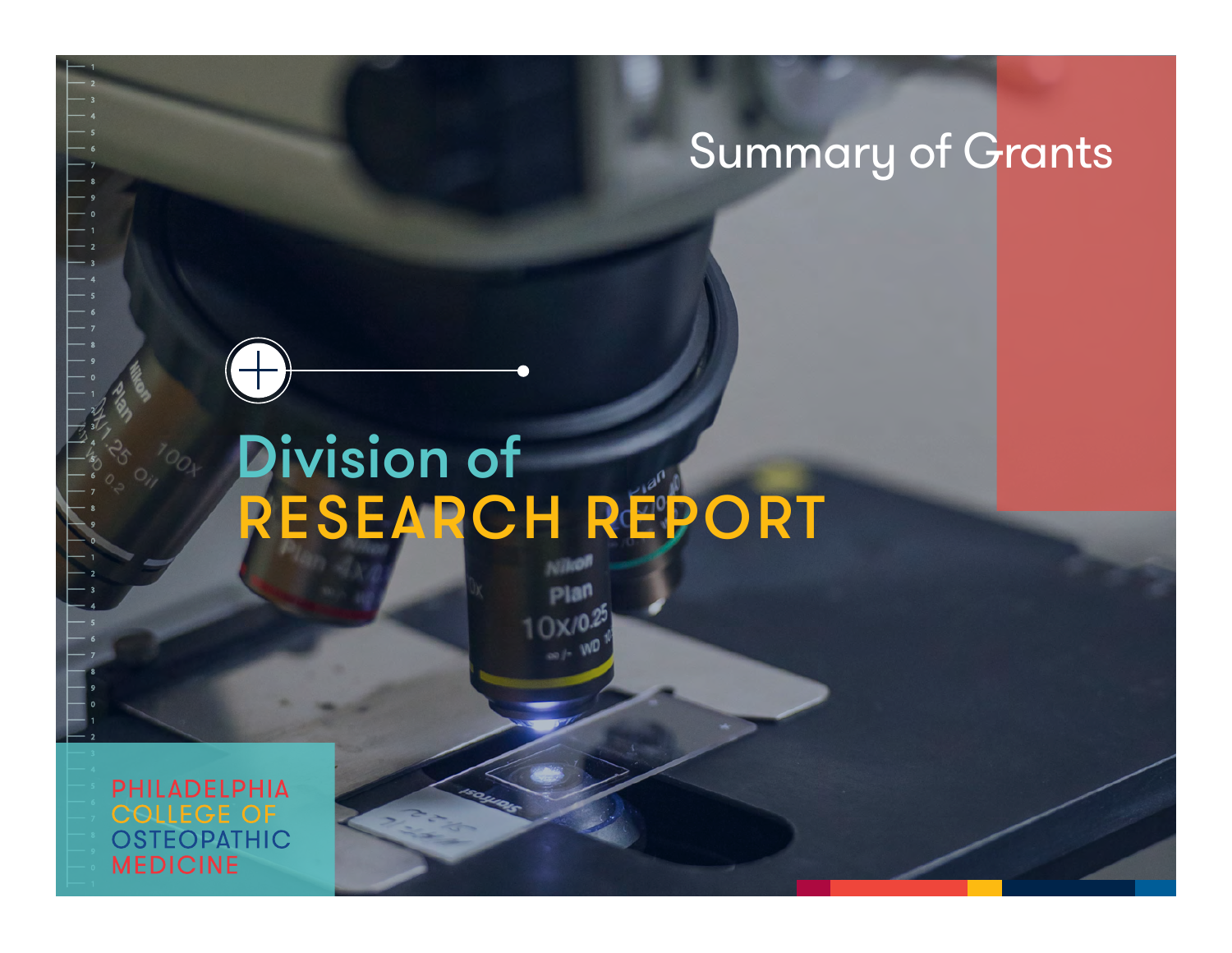# Ongoing Grants

### \$102,643

### National Institutes of Health - National Institute of General Medical Sciences

Mechanisms of calcineurin isoform-specifics signaling *Yun Bai, PhD, Pharmaceutical Sciences*

### \$120,000

### Osteopathic Heritage Foundation

Center for Chronic Disorders of Aging endowment *Brian Balin, PhD, Bio-Medical Sciences*

## \$5,000

#### National Institutes of Health – National Library of Medicine Use of institutional repositories in health care universities *Skye Bickett, DHSc, Library Stephanie Ferretti, MLS, Library*

## \$114,000

#### Anonymous Donor

Defining the mechanism whereby Myo/Nog cells protect neurons in the retina and brain (subcontract) *Arturo Bravo Nuevo, PhD, Bio-Medical Sciences*

## \$109,415

### Anonymous Donor

Refine the technology for killing Myo/Nog cells in the lens to prevent the fibrotic disease called posterior capsule opacification (PCO) (subcontract) *Mindy George-Weinstein, PhD, Division of Research*

## \$79,078

U.S. Department of Health and Human Services – Health Resources and Services Administration Area Health Education Center – Eastcentral PA *Harry Morris, DO, MPH, Family Medicine*

## \$79,078

U.S. Department of Health and Human Services – Health Resources and Services Administration Area Health Education Center – Northcentral PA *Harry Morris, DO, MPH, Family Medicine*

## \$83,950

### NIH – National Institute of Allergy and Infectious Diseases

Anti-osteogenic functions of lipocalin2, an innate immune protein, during autoimmune arthritis *Rangaiah Shashidharamurthy, PhD, Pharmaceutical Sciences*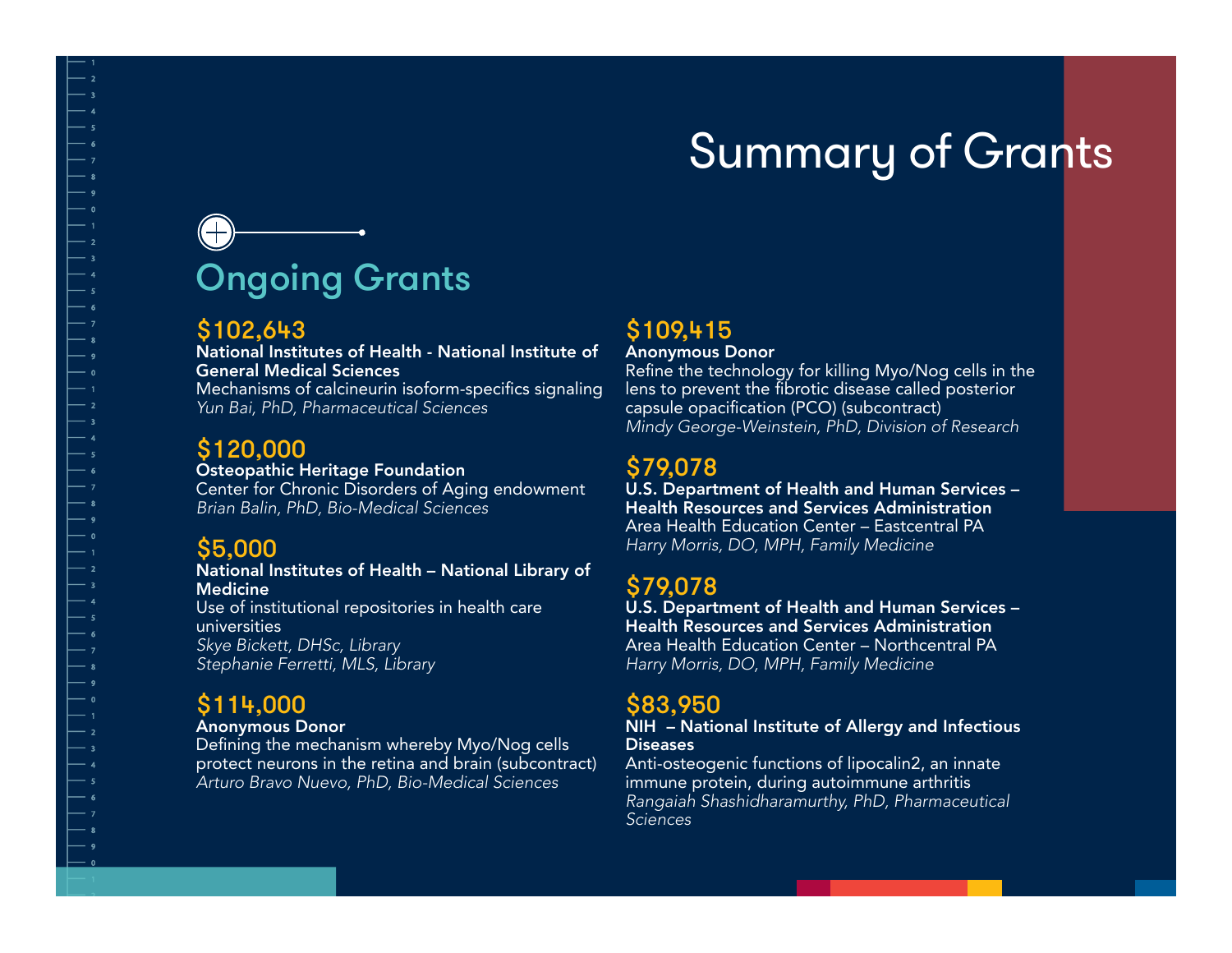# New Grants

### \$5,000

### American Osteopathic Association

Leveling the playing field: Evaluating how prerequisite classes affect student anxiety (student fellowship) *Marina D'Angelo, PhD, Bio-Medical Sciences*

## \$3,300

#### American Association of Colleges of Osteopathic Medicine

Proximal and distal factors differentiating success versus failure among first-time test-takers of COMLEX I

*Robert DiTomasso, PhD, Psychology Robert Cuzzolino, EdD, Medical Humanities and Education Stephen Poteau, PhD, Psychology*

## \$11,200

National Institutes of Health – National Library of Medicine PCOM Wellness Fest: A community health fair *Stephanie Ferretti, MLS, Library*

## \$77,000

American Heart Association Reelin signaling in coronary vessel formation *Cathy Hatcher, PhD, Bio-Medical Sciences*

## \$15,439

#### U.S. Department of Health and Human Services – Health Resources and Services Administration Pediatric Patient Care, Population Health, and Community Based Training (PPCT) project for

dental students (subcontract) *Erik Langenau, DO, Family Medicine*

## \$75,550

NIH – National Institute of Neurological Diseases and Stroke Generation and characterization of a zebrafish model of SBMA *Heather Montie, PhD, Bio-Medical Sciences*

## \$200,000

### National Science Foundation

Mechanisms of growth plate patterning revealed by natural variation in mammalian ossification *Philip Reno, PhD, Bio-Medical Sciences*